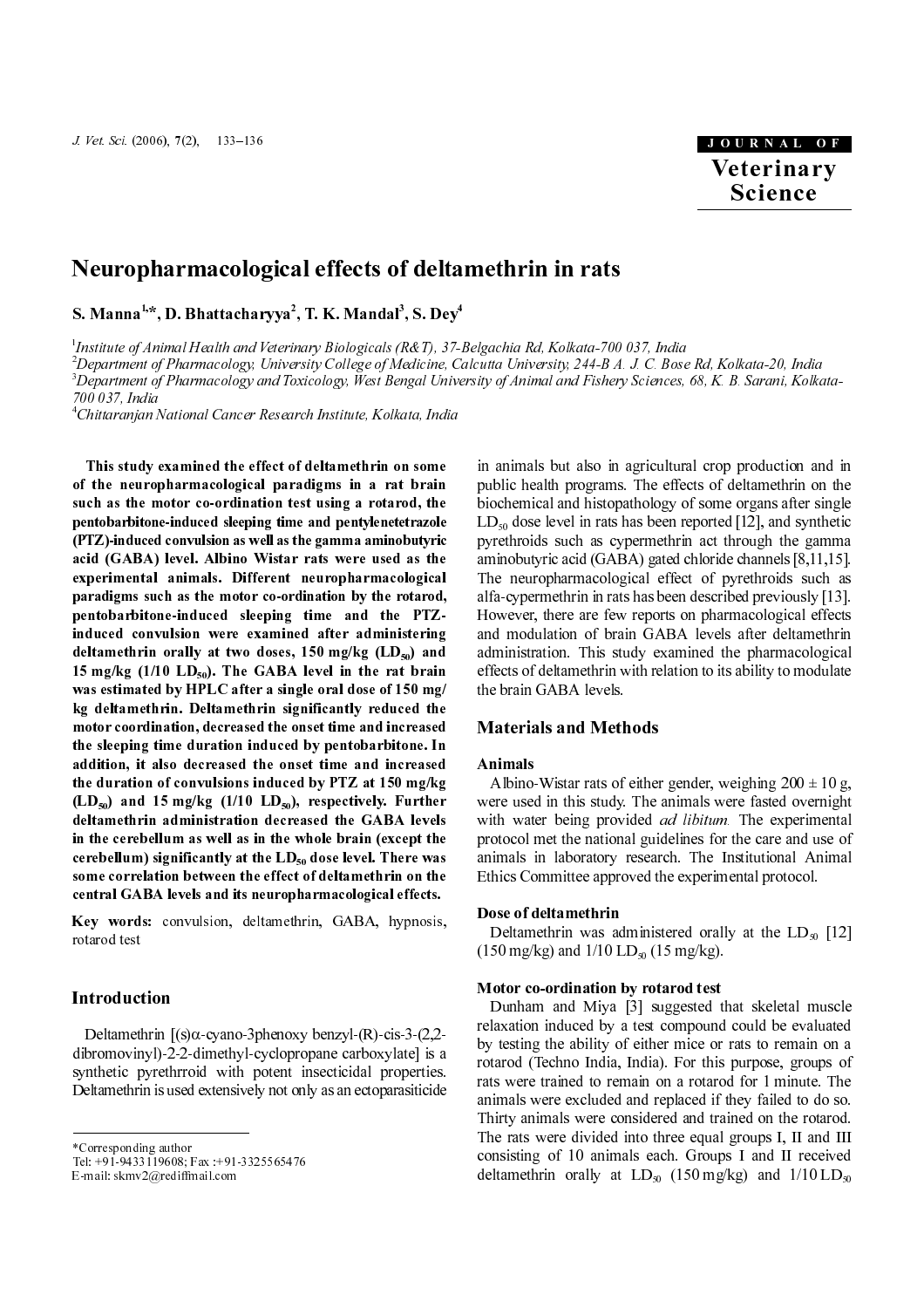#### 134

**Table 1.** Effect of deltamethrin on the motor-coordination by rotarod test in rats after a single oral dose of 150 (LD<sub>50</sub>) and 15 mg/kg (1/10 I D)  $mg/kg (1/10 LD_{50})$ 

| Group                                                                                    | Probit                                           | $p$ -value            |
|------------------------------------------------------------------------------------------|--------------------------------------------------|-----------------------|
| Vehicle treated<br>Deltamethrin treated<br>$(150 \text{ mg/kg})$<br>Deltamethrin treated | $\pm 0.16$<br>$2.39 \pm 0.60$<br>$5.40 \pm 0.14$ | -<br>< 0.01<br>< 0.05 |
| $(15 \text{ mg/kg})$                                                                     |                                                  |                       |

Table 2. Effect of deltamethrin on the pentobarbitone (40 mg/kg) i.p.) induced sleeping time in rats after a single oral dose of 150  $(\dot{LD}_{50})$  and 15 mg/kg $(1/10 \text{ LD}_{50})$ 

| Group                                                                              | Time of onset<br>(min)               | Duration<br>(min)                       |
|------------------------------------------------------------------------------------|--------------------------------------|-----------------------------------------|
| Pentobarbitone treated<br>Pentobarbitone $+$<br>deltamethrin $(150 \text{ mg/kg})$ | $5.75 \pm 0.30$<br>$3.40 \pm 0.20**$ | $67.10 \pm 1.46$<br>$182.10 \pm 2.38**$ |
| Pentobarbitone +<br>deltamethrin $(15 \text{ mg/kg})$                              | $4.70 \pm 0.32*$                     | $76.90 \pm 3.50*$                       |

Note: Values are mean  $\pm$  SE, n = 10 in each group; \*: p < 0.05, \*\*: p < 0.01 as compared to control.

(15 mg/kg) dissolved in dimethylsulfoxide (DMSO; 1 ml), respectively. Group III received only DMSO (1 ml) and was used as the control. One hour after administering the deltamethrin and DMSO, all the groups including the control were placed on the rotarod, and the number of animals falling from the rotarod during the scheduled time were counted. The percentage was transformed into a probit and compared with the control (Table 1). Note, values are meant "set, n = 10 in each group; \*: p × 0.00, \*: p × 0.00, \*: p × 0.00, \*: p × 0.00, \*: p × 0.00, \*: p × 0.00, \*: p × 0.00, \*: p × 0.00, \*: p × 0.00, \*: p × 0.00, \*: p × 0.00, \*: p × 0.00, \*: p × 0.00, \* (15 mg/kg) dissolved in respectively. Group III used as the control.<br>deltamethrin and DM control were placed of animals falling from the were counted. The percend compared with the Pentobarbitone-induce were divided into

Pentobarbitone-induced sleeping time: Thirty animals were divided into three equal groups containing 10 animals each. Pentobarbitone (Sigma, USA) was administered (40 mg/kg, ip) 1 h after administering 150 mg/kg and 15 mg/kg deltamethrin to the animals in group I and II, respectively. The sleeping time was recorded as the period starting with the loss and regaining the righting reflex (Table 2). The control group (group-III) received DMSO and pentobarbitone.

#### PTZ-induced convulsion

Thirty animals were divided into three equal groups containing 10 animals each. Phenylenetetrazole (PTZ; Sigma, USA) was administered (60 mg/kg i.p.) 1 h after administering 150 mg/kg and 15 mg/kg deltamethrin dissolved in DMSO to groups I and II, respectively. The vehicle (DMSO) and PTZ were given to the control group-III. The onset of the induction and duration of the tonicclonic convulsions were recorded (Table 3).

#### Determination of GABA level in brain

Twenty rats were divided into two equal groups consisting of 10 animals each. Group I received deltamethrin at  $LD_{50}$ (150 mg/kg) dissolved in DMSO (1 ml). In contrast, group

Table 3. Effect of deltamethrin on pentylenetetrazole (60 mg/kg i.p.) induced convulsion in rats after a single oral dose of 150  $(\dot{LD}_{50})$  and 15 mg/kg (1/10 LD<sub>50</sub>)

| Group                                                      | Time of onset<br>(min) | Duration<br>(min)   |
|------------------------------------------------------------|------------------------|---------------------|
| Pentylenetetrazole<br>induced (control)                    | $4.65 \pm 0.43$        | $42.50 \pm 2.82$    |
| Pentylenetetrazole +<br>deltamethrin $(150 \text{ mg/kg})$ | $2.80 \pm 0.20*$       | $123.70 \pm 3.08**$ |
| Pentylenetetrazole +<br>deltamethrin $(15 \text{ mg/kg})$  | $3.85 \pm 0.44*$       | $50.90 \pm 2.22**$  |

Note: Values are mean  $\pm$  SE, n = 10 in each group; \*:  $p$  < 0.05, \*\*:  $p \leq 0.01$  as compared to control.

II received only DMSO (1 ml) and was used as the control. Six hours after administering deltamethrin, the remaining six (6) rats and control were euthanized The brain was collected immediately and divided into two parts, the cerebellum and the whole brain without the cerebellum. Both portions were used to estimate the GABA level. GABA is a major inhibitory neurotransmitter in the central nervous system of all vertebrates, and is found in the mammalian cerebellum, corpus striatum, cerebral cortex and spinal cord. Its role in various neurological and mental disorders has been reported.

Several methods for estimating the GABA levels in a biological sample by high performance liquid chromatograph (HPLC) have been published using fluorimetric [4] or electrochemical detection [10] using pre-column derivatization with O-phthalaldehyde (OPA). These methods are sensitive but are generally unsuitable for automation. In addition, the OPA derivatives are less stable than the OPA-tertiarybutylthiol (TBT) derivatives. In this study, the level of GABA was determined by HPLC-ECD by following its derivatization with OPA and TBT using the method reported by Allison et al., [1] which was modified by Manna et al [13]. The following is the reaction for this process: Note: values are instant = 1.1 o in each group; \*: p  $\mu$  solony, \*: p<br>s  $\mu$  o  $\mu$  s  $\mu$  s (6) is compared to control.<br>Bix hours after administering deltamethrin, the remaining<br>obleted inmediately and divided into two



The derivative is a stable time-substituted isoindole.

#### Condition of HPLC

Separation was achieved on a Novapak RP-C 18 column  $(3.9 \times 150 \text{ mm})$ . The mobile phase consisted of sodium acetate (pH 5, 0.18 M, 55% v/v), and acetonitrile (45% v/v). The flow rate was 1.5 ml/min, and the run time was 15 min. A glassy carbon electrode set to 700 mV against a Ag-AgCl reference electrode was used for electrochemical detection (464-pulsed Electrochemical Detector; Waters, USA). The temperature was 20°C during analysis. The reagents were the primate of probability are generally unsuitable PA derivatives are less<br>titled (TBT) derivatives are less<br>titled (TBT) derivatives (ABA was determined berivatization with OPA and<br>y Allison *et al.*, [1] which (3). The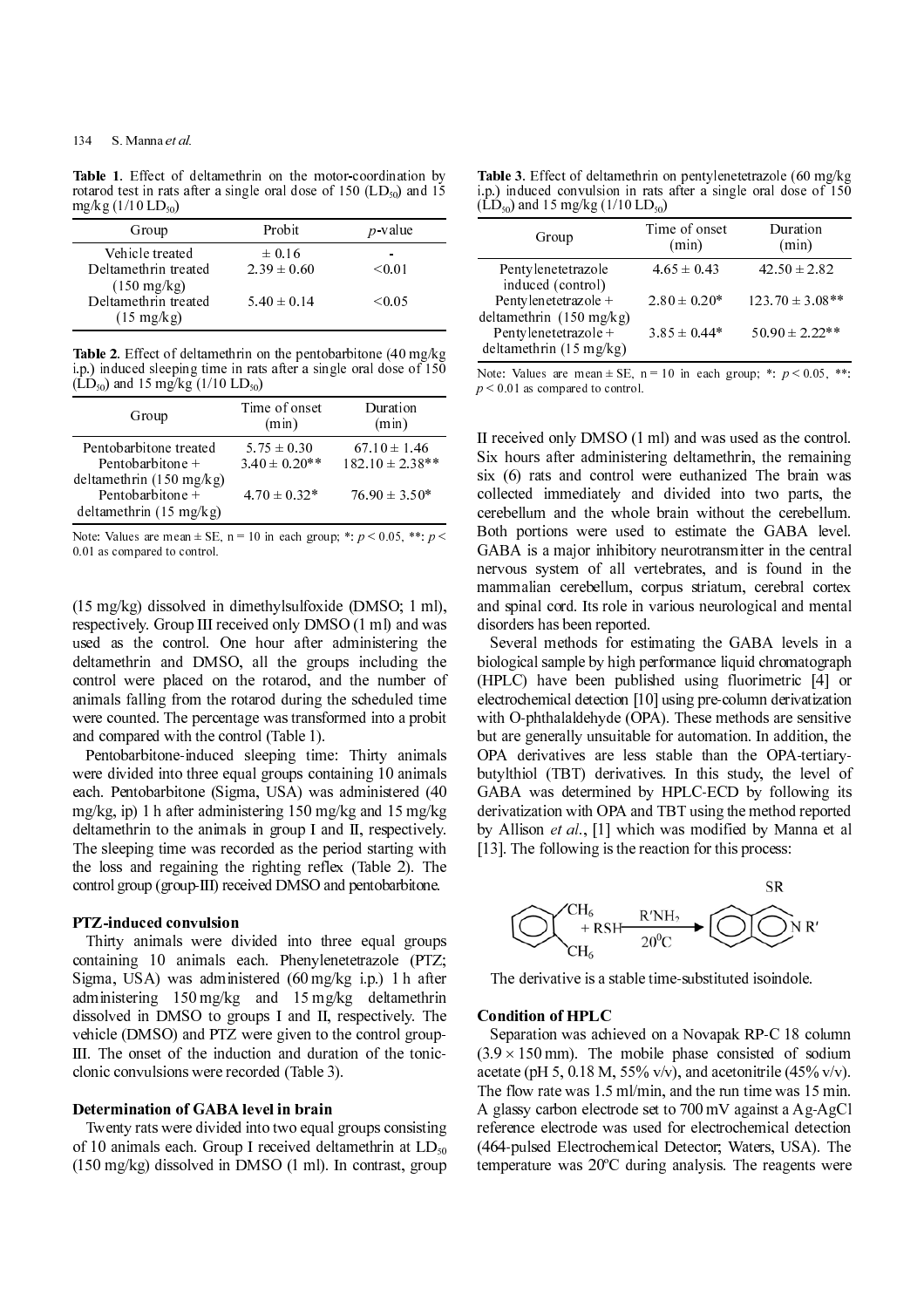0.1 M HClO<sub>4</sub>, GABA stock (1.2, 0.625, 0.313 and 0.156 mM), 1.0 M carbonate buffer and a working reagent (0.0671 g of OPA dissolved in 50 ml methyl alcohol with 56 µl of TBT added).

#### Sample preparation

In these experiments, the cerebellum and whole brain without the cerebellum were weighted separately, homogenized in 0.1 M HClO<sub>4</sub> and the particulate matter was removed by centrifugation and filtration. The clarified supernatant was diluted with  $0.1$  M HClO<sub>4</sub> to give a total dilution factor of 200 for the original brain samples.

#### Procedure

Twenty µl of the AVA (5-amino valeric acid) stock (internal standard) and 40 µl of GABA stock was added to 500 µl of the diluted brain homogenate and mixed thoroughly. Eight hundred µl of the working reagent and 200 µl of the above mixture were added to the sample and mixed thoroughly (the flask was kept capped to contain the pungent thiol odor). The mixture was allowed to react at room temperature for 6 min and 50  $\mu$ l of the derivatized sample was injected, run for 15 min. The retention time (RT) of the derivatized and as well as the unknown sample were found to be at 4.915 min and 5.137 min, respectively. The data was recorded and the analysis was carried out using the Millennium package (Waters, USA). The GABA concentration is expressed as mg/g of wet tissue.

#### Statistical analysis

All the values are expressed as the mean  $\pm$  SE. Statistical analysis was carried out using SPSS 10.1 software (SPSS, USA). The statistical significance of the differences between the two means was assessed using one-way ANOVA. A probability level at 5% or 1% ( $p < 0.05$  or  $p < 0.01$ ) was considered significant.

#### Pharmacological test

Table 1 shows the percentage of animals present in the rotarod were transformed into a probit following the single oral dose of deltamethrin at either 150 and 15 mg/kg. Deltamethrin produced significant ataxia at both  $LD_{50}$  $(p < 0.01)$  and 1/10 LD<sub>50</sub>  $(p < 0.05)$ . Table 2 shows that deltamethrin significantly increased the duration of the pentobarbitone induced sleeping time  $(p < 0.01)$  while it decreased the onset time at both dose levels. Table 3 shows that deltamethrin significantly increased the duration of the tonic-clonic convulsions induced by PTZ  $(p < 0.01)$  at 150 mg/kg, and significantly decreased the onset time of the convulsions ( $p < 0.05$ ) at the LD<sub>50</sub> dose and non significantly at the  $1/10$  LD<sub>50</sub> dose.

Table 4. Concentration between the GABA in the brain of rats after a single oral dose of 150 mg/kg deltamethrin

| Organ                    | Control<br>(ppm) | Experimental<br>(ppm) |
|--------------------------|------------------|-----------------------|
| Cerebellum               | $1065 \pm 88.00$ | $168 \pm 24.46$ **    |
| Brain without cerebellum | $598 \pm 32.21$  | $158 \pm 28.00**$     |

Note: Values are mean  $\pm$  SE (n = 6); \*\*p < 0.01 as compared to control.

#### Brain GABA level

Effect of 150 mg/kg deltamethrin (ppm)<br>
In 1065 ± 88.00 = 168 ± 24.46\*<br>
Experimental<br>
(ppm) = 1065 ± 88.00 = 168 ± 24.46\*\*<br>
Freebellum = 598 ± 32.21 = 158 ± 28.00\*\*<br>
Freehellum = 598 ± 32.21 = 158 ± 28.00\*\*<br>
Freehellum = Table 4 shows the GABA concentrations in the cerebellum and whole brain without the cerebellum in the brain of the rats following a single dose of 150 mg/kg deltamethrin. The table shows that the GABA concentration was significantly lower ( $p < 0.01$ ) in the cerebellum and the total brain without the cerebellum.

The restlessness, respiratory distress and violent convulsions in rats administered deltamethrin suggest CNS stimulation. After 3-5 hours of oral administration, the animals showed a defined sequence of toxicity such as choreoathetosis, a loss of the righting reflex followed by tonic-clonic convulsions. The GABA receptor complex is an important target site for type-II pyrethroids such as cypermethrin [14,2,7].

Deltamethrin potentiated the PTZ-induced convulsions in rats. Some GABA antagonists do not interact with the GABA binding site itself but interact with separate sites on or near the chloride channel, such as non competitive antagonists e.g. the PTZ block GABA mediated Cl<sup>−</sup><br>and therefore act as a potent convulsant. The GABA le<br>the brain was higher in the cerebellum portion than antagonists e.g. the PTZ block GABA mediated Cl<sup>-</sup> flux, and therefore act as a potent convulsant. The GABA level in the brain was higher in the cerebellum portion than in the remainder of the brain in the both control and experimental rat. Deltamethrin decreased the GABA levels significantly in both the cerebellum portion and in the remaining potion of the whole brain. Cypermethrin, which is a type II pyrethroid, also decreased the GABA level in the brain [13]. The decrease in the GABA level might be due either to the decreased synthesis or increased catabolism of GABA resulting in the inactivation of the Cl<sup>−</sup> char<br>excitation and convulsion. Deltamethrin<br>pentobarbitone induced sleeping time in rats. resulting in the inactivation of the Cl channel leading to excitation and convulsion. Deltamethrin increased the

On the other hand, pentobarbitone reduced the CNS excitation symptoms caused by deltamethrin, which were corroborated by the findings reported Forshaw et al. [5], who showed that the voltage dependent chloride channel is a toxicologically significant site of action for deltamethrin, and that chloride channel agonists such as pentobarbitone are effective therapy against type-II pyrethroid poisoning. The deltamethrin-induced potentiation of the sleeping time after pentobarbitone can be deduced because of the inhibitory action on the hepatic drug metabolizing enzymes